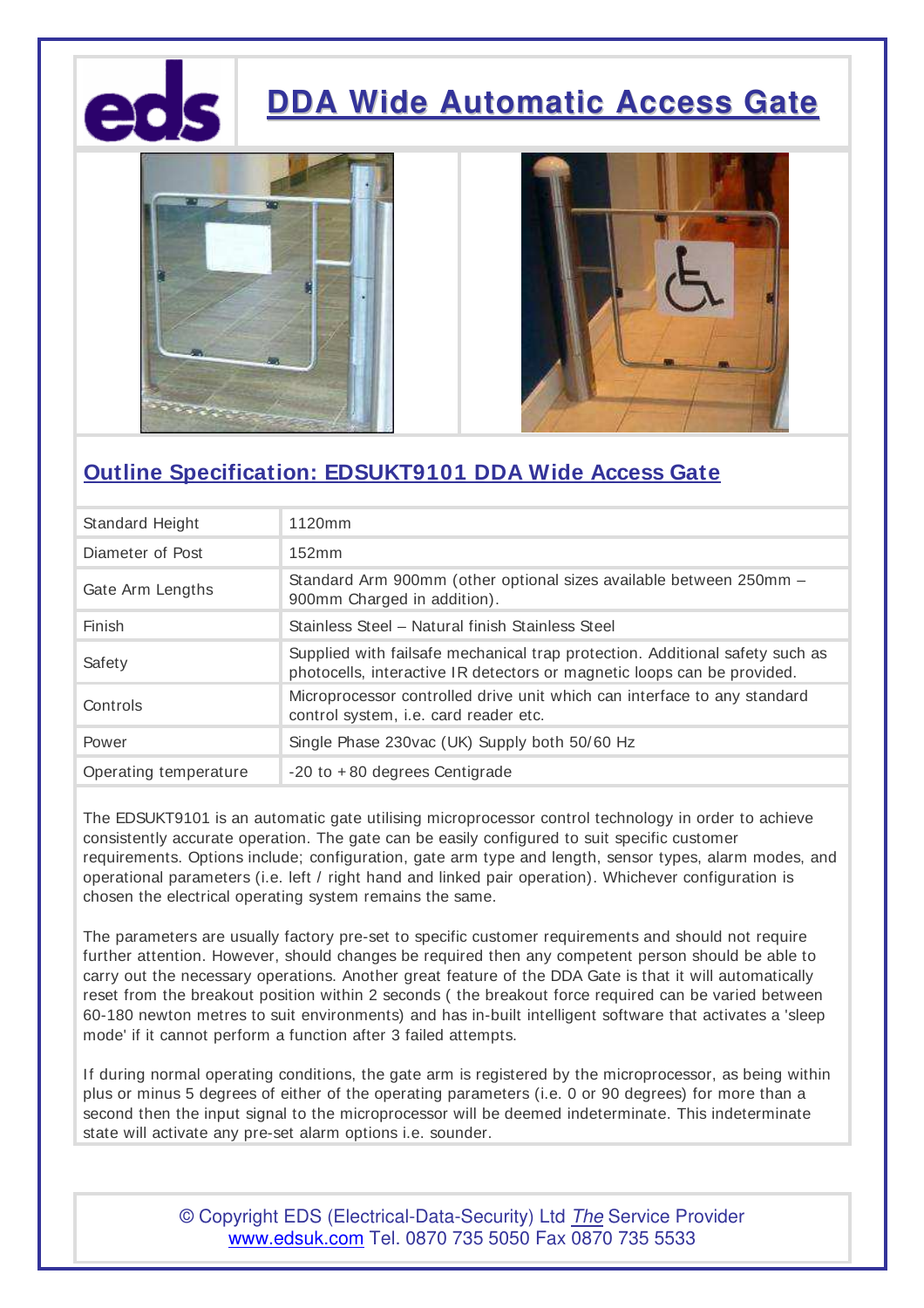

## **DDA Wide Automatic Access Gate**

### **Technical Specification & Notes:**





© Copyright EDS (Electrical-Data-Security) Ltd *The* Service Provider www.edsuk.com Tel. 0870 735 5050 Fax 0870 735 5533